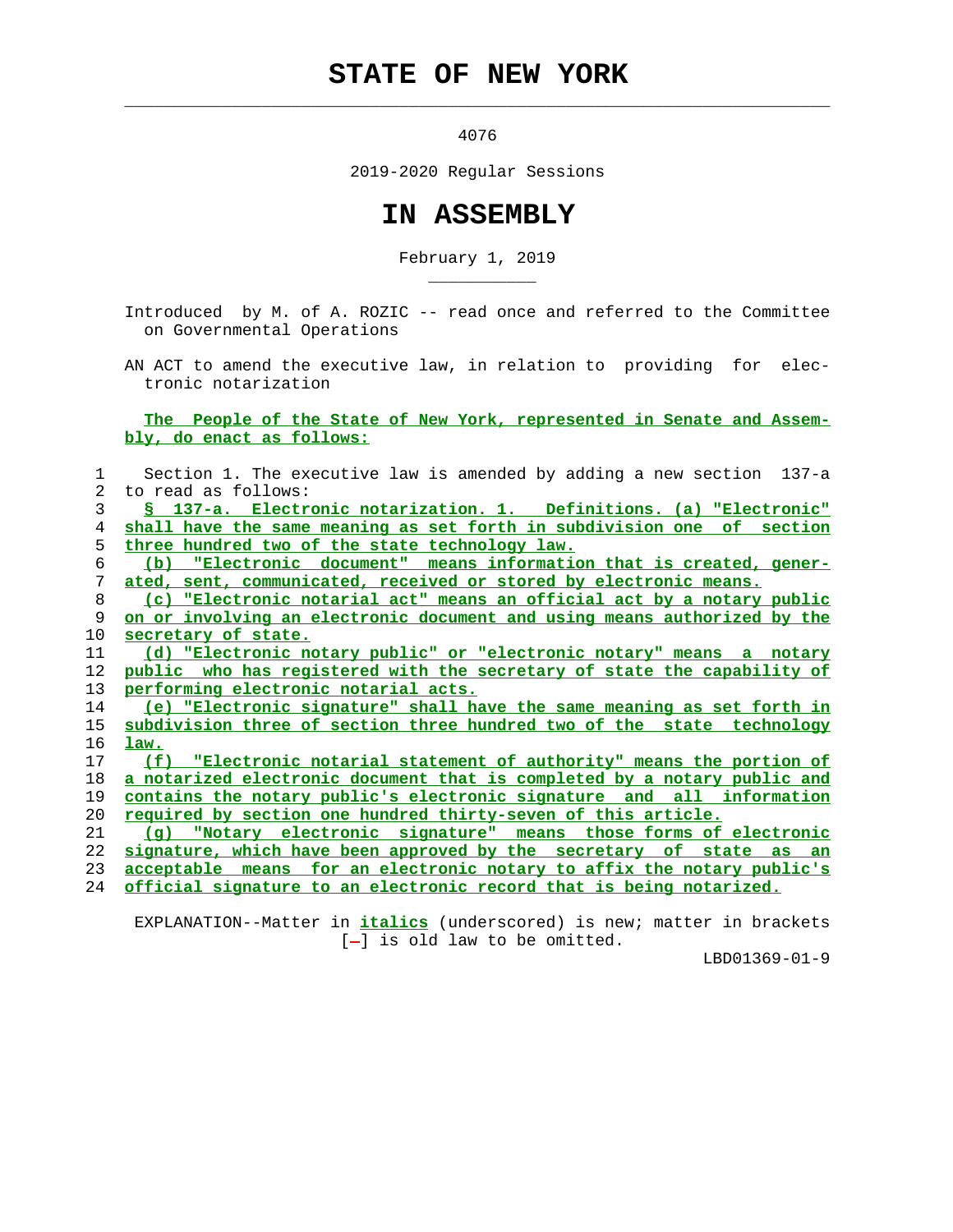A. 4076 2

**2. Identifying document signers. (a) The methods for identifying document signers for an electronic notarization shall be the same as the methods required for a paper-based notarization; provided, however, in the case of an electronic notarization, such methods may be based on video and audio conference technology that meet the following standards: (i) the persons communicating shall simultaneously see and speak to one another; (ii) the signal transmission shall be in live, real time; (iii) the signal transmission shall be secure from interception through lawful means by anyone other than the persons communicating; and (iv) the technology shall permit the notary to communicate with and identify the document signer at the time of the notarial act, provided that such identification is confirmed by: (A) personal knowledge; (B) an antecedent in-person identity proofing process in accordance with the specifications of the Federal Bridge Certification Authority; or (C) a valid digital certificate accessed by biometric data or by use of an interoperable Personal Identity Verification card that is designed, issued, and managed in accordance with the specifications published by the National Institute of Standards and Technology in Federal Information Processing Standards Publication 201-1, "Personal Identity Verification (PIV) of Federal Employees and Contractors", and supplements thereto or revisions thereof, including the specifications published by the Federal Chief Information Officers Council in "Personal Identity Verification Interoperability for Non-Federal Issuers". (b) If video and audio conference technology has been used to ascer- tain a document signer's identity, the electronic notary shall keep a copy of the recording of the video and audio conference and a notation of the type of any other identification used. The recording shall be maintained for a period of at least five years from the date of trans- action. 3. Registration requirements. (a) Before performing any electronic notarial act or acts, a notary public shall register the capability to notarize electronically with the secretary of state on a form prescribed by the secretary of state. (b) In registering the capability to perform electronic notarial acts, the notary public shall provide the following information to the secre- tary of state, notary processing unit: (i) the applicant's name as currently commissioned and complete mail- ing address; (ii) the expiration date of the notary public's commission and signa- ture of the commissioned notary public; (iii) the applicant's e-mail address; (iv) the description of the electronic technology or technologies to be used in attaching the notary public's electronic signature to the electronic document; and (v) an exemplar of the notary public's electronic signature, which shall contain the notary public's name and any necessary instructions or techniques that allow the notary public's electronic signature to be read. 4. Types of electronic notarial acts. Any notarial act authorized by section one hundred thirty-five of this article may be performed elec- tronically as prescribed by this section if under applicable law that document may be signed with an electronic signature.**